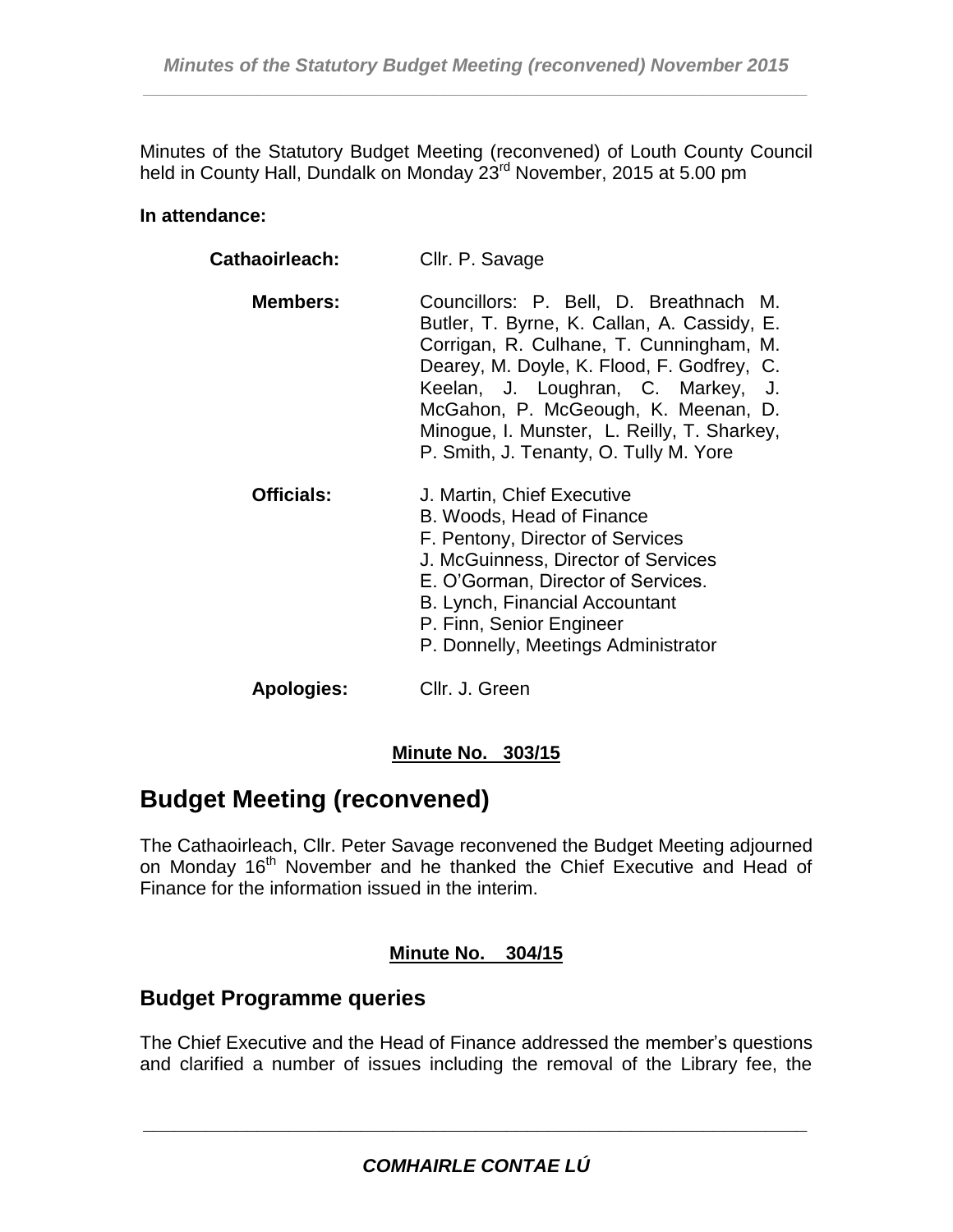*\_\_\_\_\_\_\_\_\_\_\_\_\_\_\_\_\_\_\_\_\_\_\_\_\_\_\_\_\_\_\_\_\_\_\_\_\_\_\_\_\_\_\_\_\_\_\_\_\_\_\_\_\_\_\_\_\_\_\_\_\_\_\_\_* increase in the Municipal District allocation from €50,000 to €65,000, the use of a debt collection agency in respect of fire charges.

In respect of the discussion in regard to the allocation of budget for the maintenance of tertiary roads members were advised that recommendation in regard to expenditure on roads came with an engineering recommendation should the members wish to amend allocations contrary to the engineering recommendation they may have to look at policy in regard to same. The matter can it was advised be revisited when the members would consider the annual road works programme.

The debt management and reporting system was set out for members and reference made to the Acendas management tool used by debt collection staff. The Chief Executive clarified that the debt management figures were included in the monthly Management report. It was agreed that the presentation of this data will be examined to see if further value can be added to its content.

# **Minute No. 305/15**

# **Amendment – Conference Allocations**

**Proposed by: Cllr M. Butler Seconded by: Cllr. P. Bell And resolve**

.

That the budget be amended to reflect the transfer from Conference allocations the sum of €17,200 to the Members Community allocations.

The amendment was agreed by all and confirmed by the Cathaoirleach.

### **Minute No. 306/15**

# **Adoption of the Budget 2016**

**Proposed by: Cllr R. Culhane Seconded by: Cllr. M. Dearey And resolve**

That having considered the Draft Budget, and subject to the provisions of Section 103 of the Local Government Act, 2001 (as amended by the Local Government Reform Act 2014) resolve to adopt the Draft Budget for 2016 with amendment set out above and subject to section 10 of the Local Government (Financial Provisions) Act 1978, determine in accordance with the local authority

*\_\_\_\_\_\_\_\_\_\_\_\_\_\_\_\_\_\_\_\_\_\_\_\_\_\_\_\_\_\_\_\_\_\_\_\_\_\_\_\_\_\_\_\_\_\_\_\_\_\_\_\_\_\_\_\_\_\_\_\_\_\_\_\_*